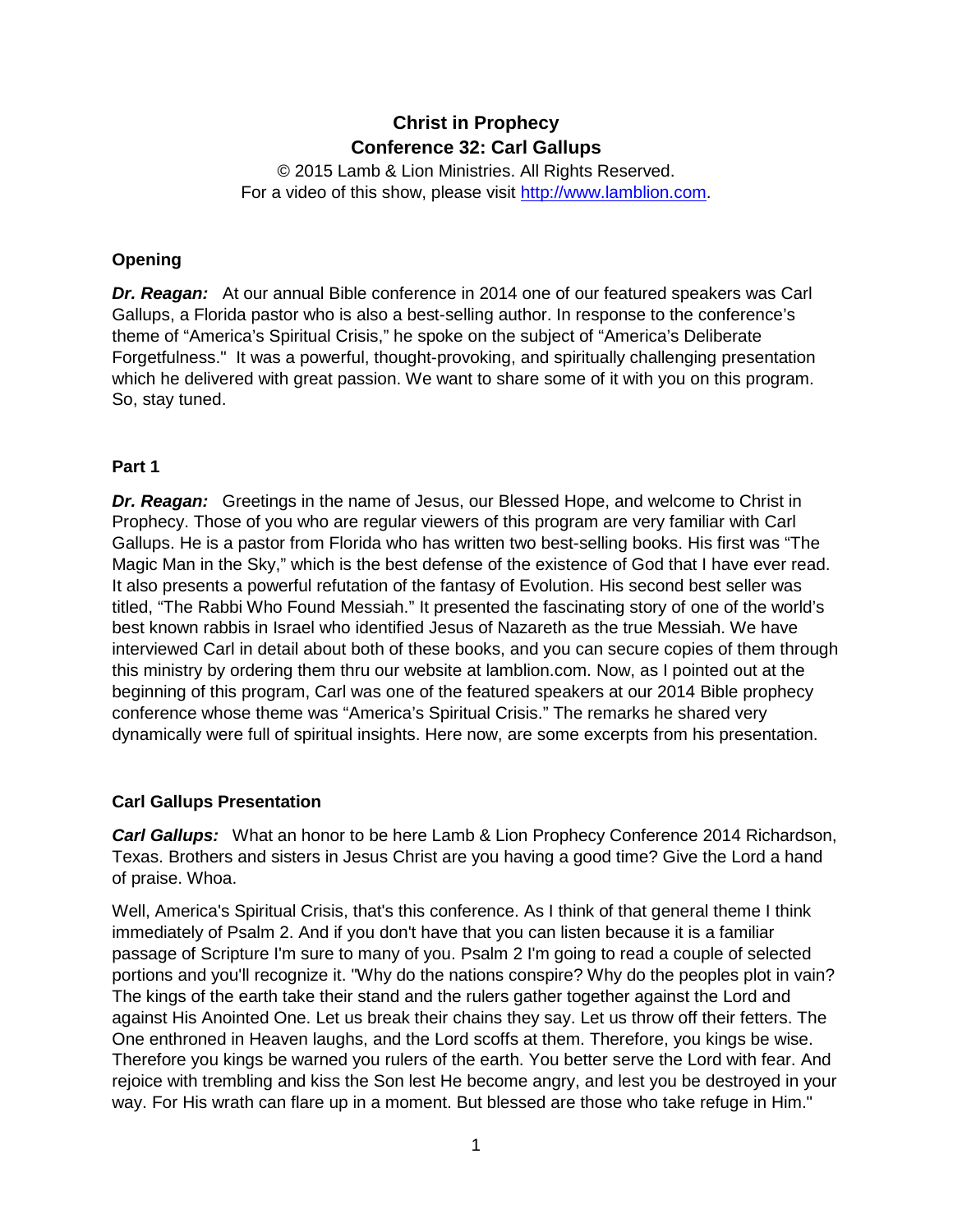That's America's spiritual crisis because we have now joined with those nations that are mocking and scoffing the Lord. We have now begun to join those nations down through history and the pagan nations around us, regardless of our Judeo Christian founding we have now joined those nations. And we have forgotten the God of our founding. And the Word of God says you better kiss the Son again. You better honor the anointed One of Yahweh. Or the wrath of God will come. But, but, but I love that last verse it ends with, "But blessed are those who take refuge in Him."

I pray that our nation once again takes refuge in Him. I'm beginning to doubt and to wonder, but I'm still working and praying and engaging and being the salt and the light and all that I can be in every way that I can be. Because I pray that perhaps the Lord would continue until He comes give us the opportunity to take the Gospel to the world. People say, "Well should a preacher be involved in politics?" Well, all I know is that I'm a Christian, I'm a citizen, I'm an American, I'm a tax payer, I'm a patriot. I live under a Constitutional Republic. I'm going to take advantage of the gift that God has given us and the blessing He's given us. I'm doing my best to preserve our ability to continue to preach the Word and take the Gospel to the ends of the earth. Because my number one allegiance is not to the United States of America, although I am a Patriot. My number one allegiance is to the Kingdom of Jesus Christ. Now, and my number one goal in life is to advance the Kingdom of Jesus Christ. But I understand that we have a privilege and a blessing like no other nation in the world. And I want to preserve that so that we can advance the Kingdom of God. You know there are 60 something nations of the world, what we're doing tonight Dr. Reagan we'd put in jail or put to death for it. We are so blessed.

America's spiritual crisis, we've joined ourselves with these nations. And it seems as though we have for a long time been living in America from crisis to crisis. Have you noticed? And we hear people talk about the constitutional crisis and man do we have one right now. I mean it is one constitutional travesty after another one. And we hear people talk about the political crisis. And we hear people talk about perhaps well the economic crisis, and perhaps the coming economic collapse. And we have a mid-East crisis. And we have an American-Israeli relationship crisis. And we have a terrorist crisis. And we have an Al-Qaeda crisis. And we have a Muslim Brotherhood crisis. And we have an Arab Spring crisis. That sounds like a bath soap Arab Spring. And we have an IRS crisis. And we have an NSA crisis and we have-- tell me when you get tired, let me know, if this wears you out.

But I'm here to tell you tonight brothers and sisters those are not our crisis. America doesn't have a political crisis. We have a spiritual crisis that's what we have. It's like going to the doctor and the doctor says, "What's wrong with you sir." And I say, "Well, you know I have a fever, and I ache in my joints and I've got a headache and I've got nausea, and I feel terrible and I'm weak, and my joints hurt." And the doctor says, "Stop, that's not your problem. I asked what your problem was you've just told me your symptoms. Your problem is you have the flu. And if we can kill the flu virus a lot of those symptoms are going to go away."

I'm here to tell you if I understand God's Word correctly, Dr. Reagan, if we would address the real crisis we have in America. If we would repent. If we would come back to God, beginning in the Church. Then in our homes and our families and our marriages. And then in our schools and in our government. If we would repent and say, "God forgive us, we've played the fool but would you forgive us." I believe according to God's Word He'd put His hand of protection back over us and blessing. But I don't care how high you step and how many times you salute the pledge and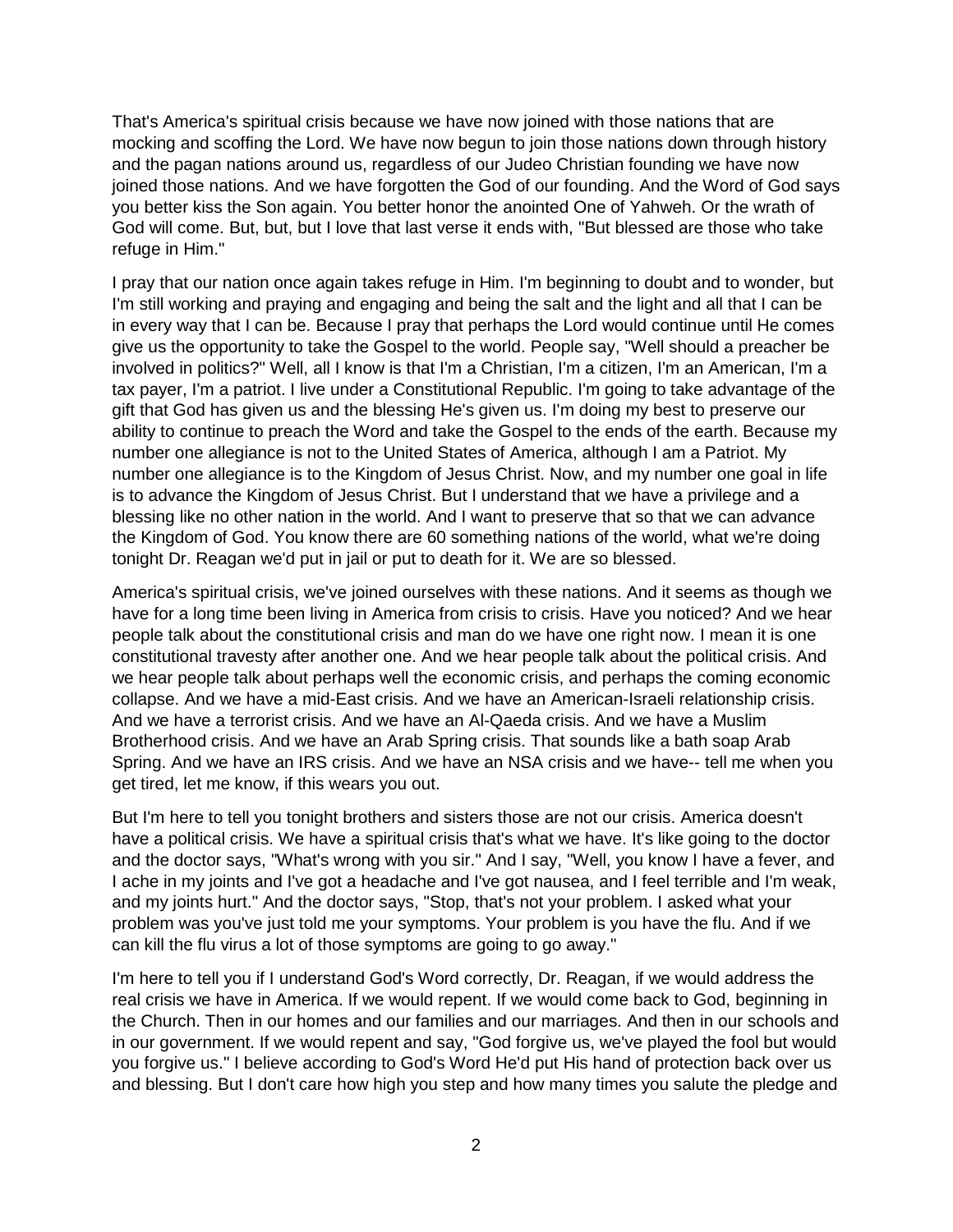flag and say, "One nation under God." If we don't have a heart of repentance it really doesn't matter. And that's the crisis.

As you noticed I keep boiling it down from saying we've joined those nations to now defining what our crisis is. Now I want to boil it down even further to two words, deliberate forgetfulness. Now this is a, these are biblical terms. And this is a biblical crisis. And it is a biblical condition under which God brings His judgment and His wrath. Listen, I went to that church when I was 30 years old to be its Senior Pastor I've been there 28 going on 29 years you can do the math, yeah I'm 59. So now that I'm a senior adult I understand forgetfulness. I used to laugh when I'd hear people say, "You know I went from my bathroom to the kitchen and forgot why I was there." I used to think how could anybody do that? I do that four times a day now. And you know it is just part of life. So I understand forgetfulness that's one thing. And there are two kinds of forgetfulness one of them is just that mental state where you just don't remember something. The other one is, oh forget about it. In other words I remember it, but I'm going to put it behind me. Yeah close my-- thank you let me preach this, who said that? I'm kidding. You're husband going, she did, she does that at home too, brother. No, thank you sugar, thank you. She said, "Close my eyes to it." You're exactly right, close my eyes to it. Now you're easing into this area of deliberate forgetfulness. When you start doing that with the things of God now you're in trouble.

And I'm going to show you the Scriptures that actually use those words in just a moment. I'm going to apply it more directly to us in just a moment, but just hear me. So, this was what happened, this is what happened to Israel of the past. God took a people that were in slavery for 400 years He raised up a deliverer, He raised up a savior. And He brought them out of Egypt, by the way under the blood of the lamb. Brought them out under the promise, brought them out under mighty miracles, and wonders and signs. Brought them under wrath being poured out on the unbelievers, but yet protecting the believers as He brought them through. Wow, little picture of God's last days protection there too. We've not be appointed to suffer the wrath of God.

And so He brings them out. He brings them into the Promise Land He delivers them. He provides for them. He blesses them. He raises them up in the midst of their enemies. Their enemies surround them. Their enemies try to overwhelm them but because God's hand of protection is over them their enemies are never, ever fruitful. The enemies are never victorious. And then He brings them into the Promise Land. And then He establishes them as a mighty nation. And then He establishes judges among them. And by miraculous signs and wonders He continues to deliver them, continues to provide for them, continues to bless them, continues to protect them. Then He raises up kings among them. And then their nation becomes the superpower of the earth. God continues to bless them.

But all the way back in Deuteronomy before they ever set foot in the Promise Land Moses prophesied. God put Moses in a spirit of prophecy beginning in Deuteronomy 4 all the way to the last chapters and some of the last verses of Deuteronomy before they ever set foot in the Promise Land. Moses never did set foot in the Promise Land he was taken to the edge and up on the mountain and saw it. But Moses is in a spirit of prophecy and he says. And I'm going to paraphrase but you go read it. Here's what it says, and when God brings you into the land and He blesses you, do not, say it, forget, do not forget His promises. Do not forget His blessings. Do not forget that it was the Lord who delivered you. Because He will bless you, He will prosper you. But in the day you forget he will bring your enemies against you and ultimately He will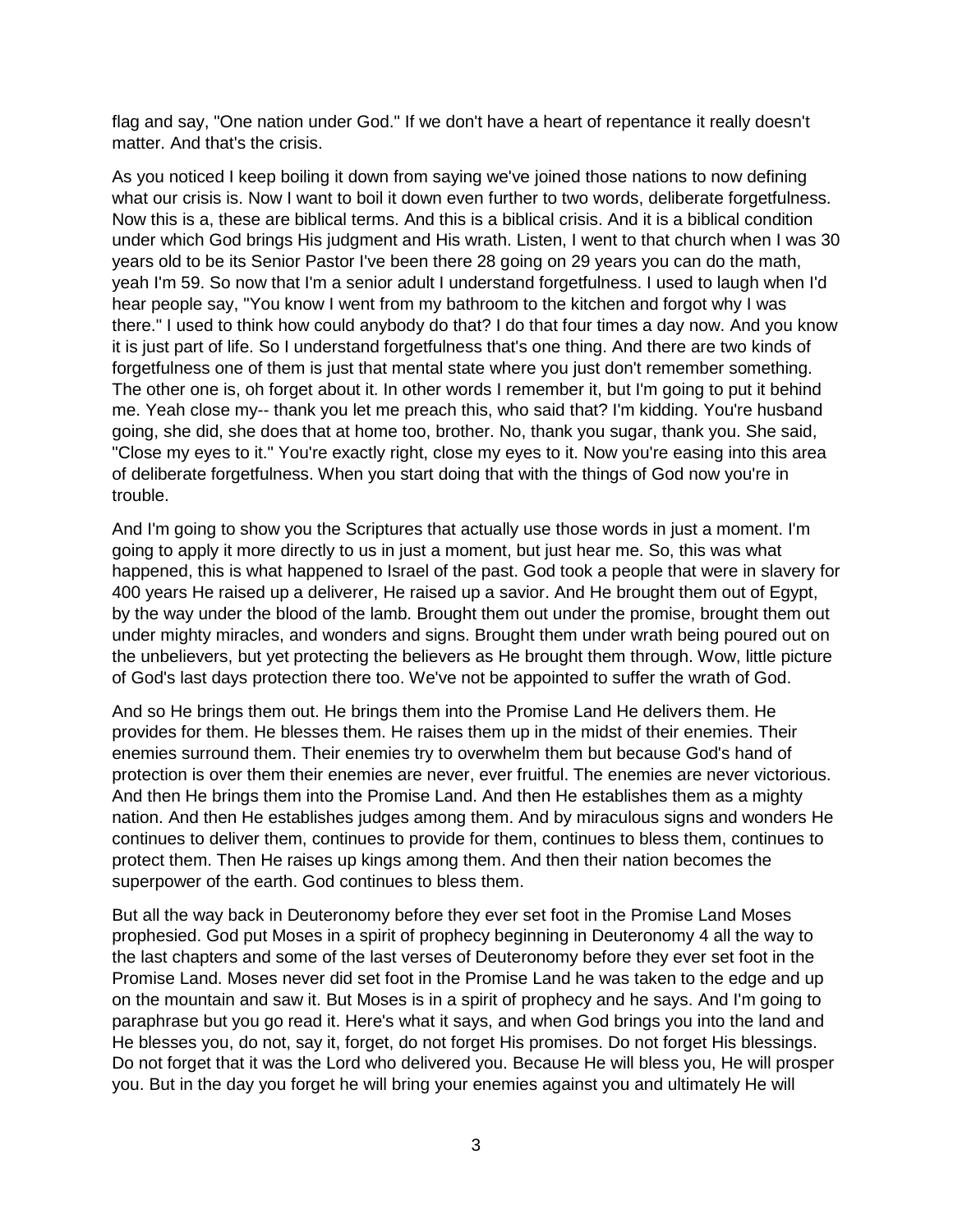scatter you to the nations of the earth. This is in Deuteronomy before they were ever in the land the first time God says, but if you forget me it won't last.

Then Moses says, but in the last days God will remember His covenant with you and bring you back to the land. Bring you back to the land? They hadn't even gone into the land yet. Isn't this amazing! So you know Israel's history. That word was given and God says by the way, by the way when you see these things happen by this you will know that I am God and beside me there is no other. History has proven the existence of God because that is exactly what happened to the nation of Israel.

May I remind you that is exactly what is happening to the United States of America. God delivered us from tyranny. Delivered us from an encroaching persecution among the people of God. He gave us and blessed us into a land of liberty and freedom. Our nation was established on Judeo Christian principles on biblical principles. People here me I know that people dispute that. I know that not every one of our Founding Fathers was a Bible believing, Jesus loving, Spirit filled, church going, Bible reading Christian. Oh, I pray and wished that they were. Not everyone were but a lot of them were.

But I do know this we were not founded as a Muslim nation. We were not founded as Hindu nation. We were not founded as a Buddhist nation. We were not founded upon the teachings of Nostradamus. We were not founded upon somebody reading the horoscope. We were not founded by Atheists. We were not founded by Agnostics. And I do know this that the detractors of what I'm saying will say something like, "Yeah, well, the Constitution the greatest legal document of the land has nothing to do with Christianity or the Bible." Well sir or ma'am whoever says that you have just shown me your ignorance. Because the Preamble to the Constitution--you can give the Lord a hand. Because the Preamble of the Constitution says, "In order to secure the Blessings of Liberty," and blessings is capitalized, and liberty is capitalized, "men will institute governments among themselves." So let me just paraphrase the Preamble basically says in order to secure what we wrote about in the Declaration of Independence, you know, "We hold these truths to self-evident, that all men are created equal and endowed by their Creator with life, liberty and the pursuit of happiness." These blessing of liberty and the constitution starts by saying, "In order to preserve and secure these blessing of liberty we establish these rules and laws." But listen it gets better than that, oh, this is what people hate.

Do you know the words under which every one of our Founding Fathers who signed the Constitution signed? Do you know what those words are? In the year of our Lord 1787. In the year of our Lord 1787 and people say, "Yeah, but some of them were Deists." They might have been but they signed in the year of our Lord 1787. Well some of them weren't really believers. Maybe but they put their names under in the year of our Lord 1787. And in 1787 the year of our Lord meant the year of our Lord Jesus Christ.

#### **Part 2**

**Dr. Reagan:** For those of you who may have tuned in late, let me explain that we are listening to Carl Gallups, a Florida pastor and best-selling author. The presentation he is making is one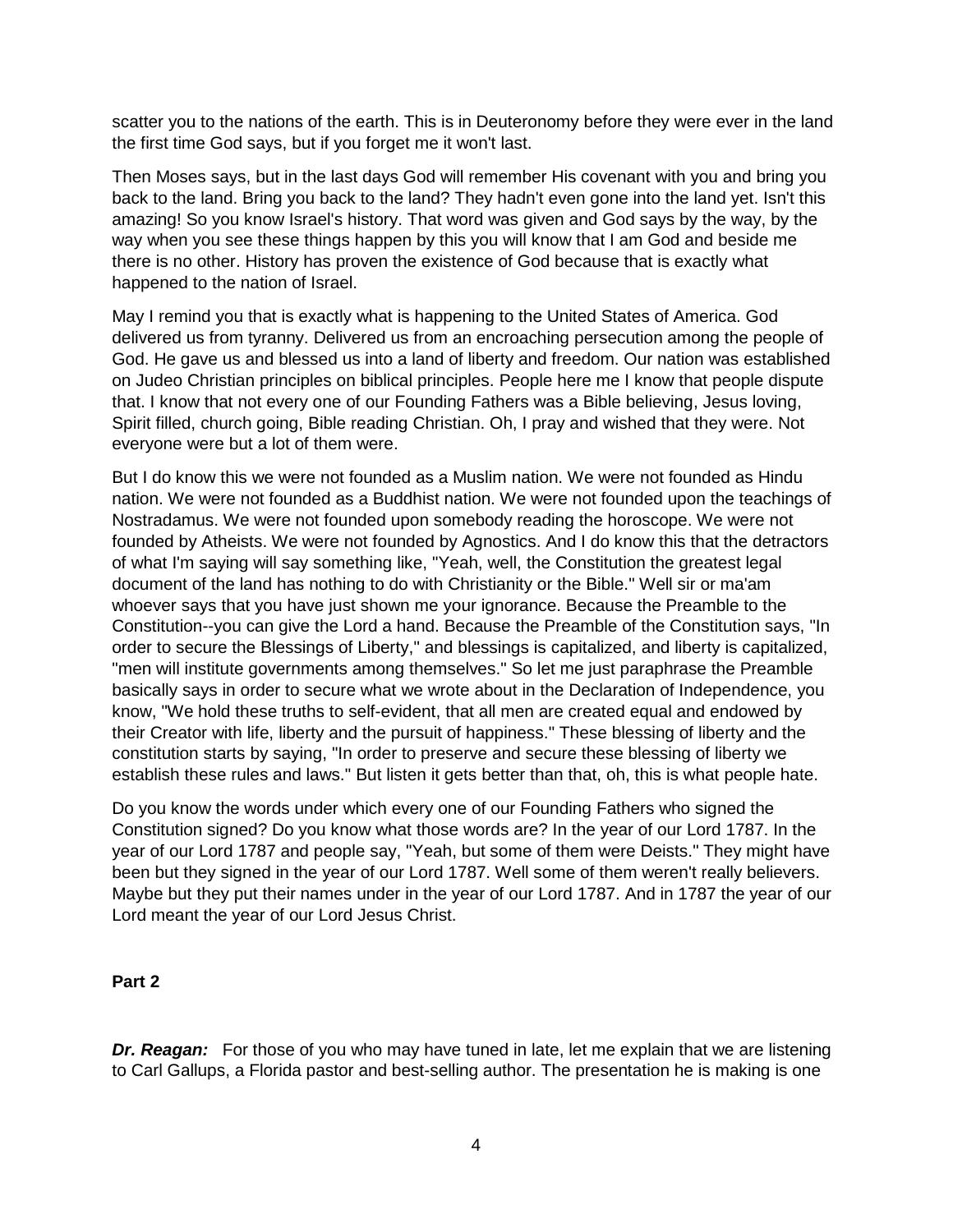that he delivered at our 2014 Bible conference. The theme of the conference was "America's Spiritual Crisis." Let's return now to Carl's presentation.

# **Carl Gallups Presentation**

*Carl Gallups:* But Israel forgot. And God took a finger off and He sent prophets. And they persecuted, and laughed, and scoffed, and mocked at the prophets of God and took another finger off. And then they killed some of the prophets, and persecuted and mocked and God took another finger off. And God sent more prophets. And Israel deliberately forgot and God took His hand off. And they were taken into captivity and they were no more.

If God will do that to His chosen elect, what will He do to America as we continue to deliberately forget? And so, America is deliberately forgetting who we are, how we were founded. How, and when, and where, and why, God has blessed this nation. And how, and where, and when, and why, God has brought His judgments upon this nation. Ah, forget about it.

Let me show you something very quickly 2 Peter chapter 3 I want to show you these words because they go directly to the last days look at verse 3: "First of all" the Word of God says, "you must understand," whenever you see those words in the Word of God you better pay attention. "First of all you must understand. You must understand that in the last days," and I believe we're living in prophetic times folks. I'll talk about that in just a moment. "In the last days scoffers will come." I'm so glad we don't have any scoffers and mockers of the Christian faith in the Word of God anymore, aren't you all. "But in the last days scoffers and mockers will come following their own evil desires and they will say, 'Where is this coming,'" and I'm going to add these words because this is the context, where is this coming of the Lord Jesus Christ? Where is this coming He promised? "Ever since our fathers died everything goes on as it had since the beginning of creation." Verse 5, "But they deliberately forget," see there it is, "but they deliberately forget that long ago by God's Word the heavens existed and the earth was formed out of water and by water. And by these waters also the world at that time was deluged and destroyed. By that same word the present heavens and the present earth are reserved for fire being kept for the Day of Judgment and destruction of ungodly men." You see what follows deliberate forgetfulness? Look at the next verse, "But do not forget this one thing dear friends for the Lord a day is like a thousand years, a thousand years like a day. And the Lord is not slow in keeping His promise as some understand slowness rather He is patient."

Can I get an amen and praise God? Aren't you glad the Lord is patient? Aren't you glad the Lord is patient? For all of us that are under the blood of the Lamb. All of us that say I'm born again. All of us who say I'm a Christian. All of us that say, "I'm going to go to Heaven when I die." All of us get to say and while I live I've got the Holy Spirit living within me to give me the guidance and the direction and the power and the courage and the strength and the anointing to live each day. For all of us that can say those things don't you praise God that He was patient lest He would have destroyed the earth and the world a long time ago? And our souls and our life wouldn't be here? Aren't you glad He was patient within our lifetimes? Or those of us who are saved would not be here. And so let us not forget this one thing God's wrath is coming especially upon those nations or those people who deliberately forget.

We are deliberately forgetting what God's Word says. We are cheapening the Word. We're cheapening the Gospel for the sake of a dollar bill, or a kingdom, or an empire that we're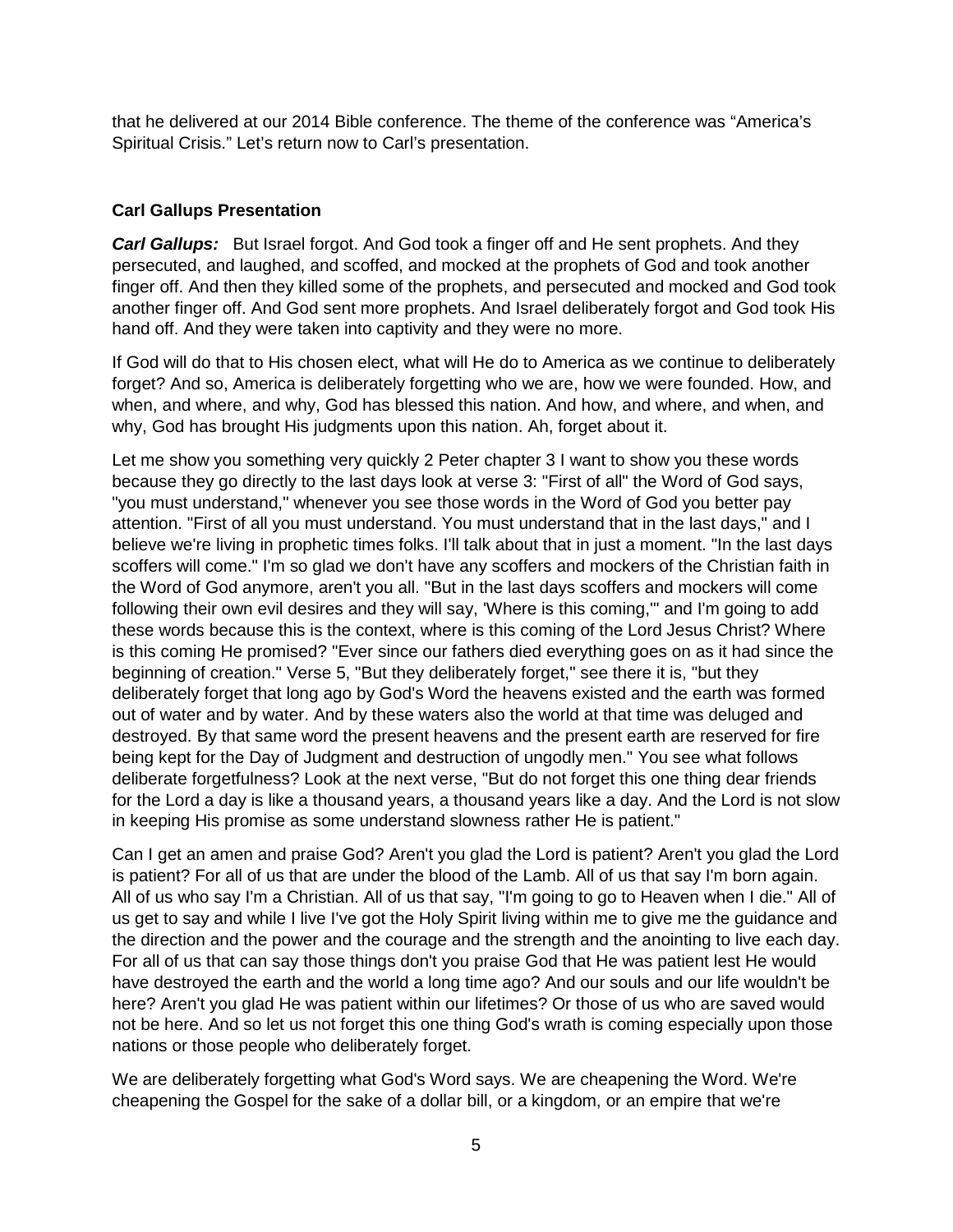building. Rather than advancing the Kingdom of God. You can give the Lord a hand right there if you'd like. [clapping] And I'm telling you there is no way that God is going to withhold His judgment. We can't keep living in deliberate forgetfulness in America or in our churches. We can't.

In the last days people will be deliberately forgetting. And the context, the immediate context is here watch this God's glory is His creation. Romans 1 tells us that. That is how we'll know Him. That's how we'll know His glory by His power by the things that have been created. Men are without excuse. His glory is His ability to create. We can put a man on the moon but we cannot manufacture a bumblebee. We can't make a gnat. We don't know how. We can make computers and Internets but we cannot make an ant. These things have life, they have breathe in them. Then when you get to the human being the crown and glory of all of God's creation of life with a soul and a mind and the creative ability and the image of God Himself within us. It is beyond the comprehension of man to even begin to know. We still don't know why we have dreams. We still don't know where a thought originates.

So, here's the deal God, the Lord God, the Intelligent Designer behind all of the design the eternal one. That's His glory. But in America about 100 years ago we decided that we were going to forget about it. And we began to teach our children, generation after generation, after generation that we are nothing more than souped-up gorillas. And that billions of years ago-- See if this stuff was written in the Bible we'd all be burned at the stake for heresy or something. But you can give a guy a Ph.D. put him in a room in a class and tell him he's smart and he'll tell the kids how smart he is. And this is what they'll tell them, they'll say, look here's what happened billions of years ago there was an explosion, poof, and in the middle of it there was just stuff. There were things, there were rocks and there were pools of sludge and there were chemicals. And you know we don't know exactly know how they decided to form but there they're were. And the chemicals over millions and millions of years decided to kind of get together.

And then a single, a single molecule decided to burst into life because the chemicals so arranged themselves, this is called chemosynthesis by the way for those of you that are chemistry minded and scientifically minded. Or it could be called spontaneous generation which is an absolute farce meaning that just spontaneously life generates out of nothing. And it only happened once but then that molecule over millions of years became a multi-celled organism. And then that multi-celled organism became a simple sponge like organism. And then the simple sponge became a simple worm like organism. And the simple worm like organism over millions more years became some kind of an ancient fish kind of organism. And then that fish became a little more modern fish. And then that became an amphibian and then the amphibian became three kinds of reptiles one of them was the dinosaur kind that has gone now. The other one is the kind of reptiles we see now. One of the kinds of reptiles became mammals and then mammals started with a simple rat like thing. That became a lemur like thing. That became a monkey like thing.

You think I'm kidding. This is in your kids textbooks. This is what you're spending 10's and 10's of thousands of dollars sending your kids to university to learn. And then that lemur kind of thing became a monkey kind of thing, became a chimpanzee kind of thing. And somewhere between the chimpanzee and us there was this creature, this transitional species that was the common ancestor. Which by the way we've never found it or any evidence of it that's why it's called the missing link. Evolutionists are pretty honest about some things. And then eventually here we